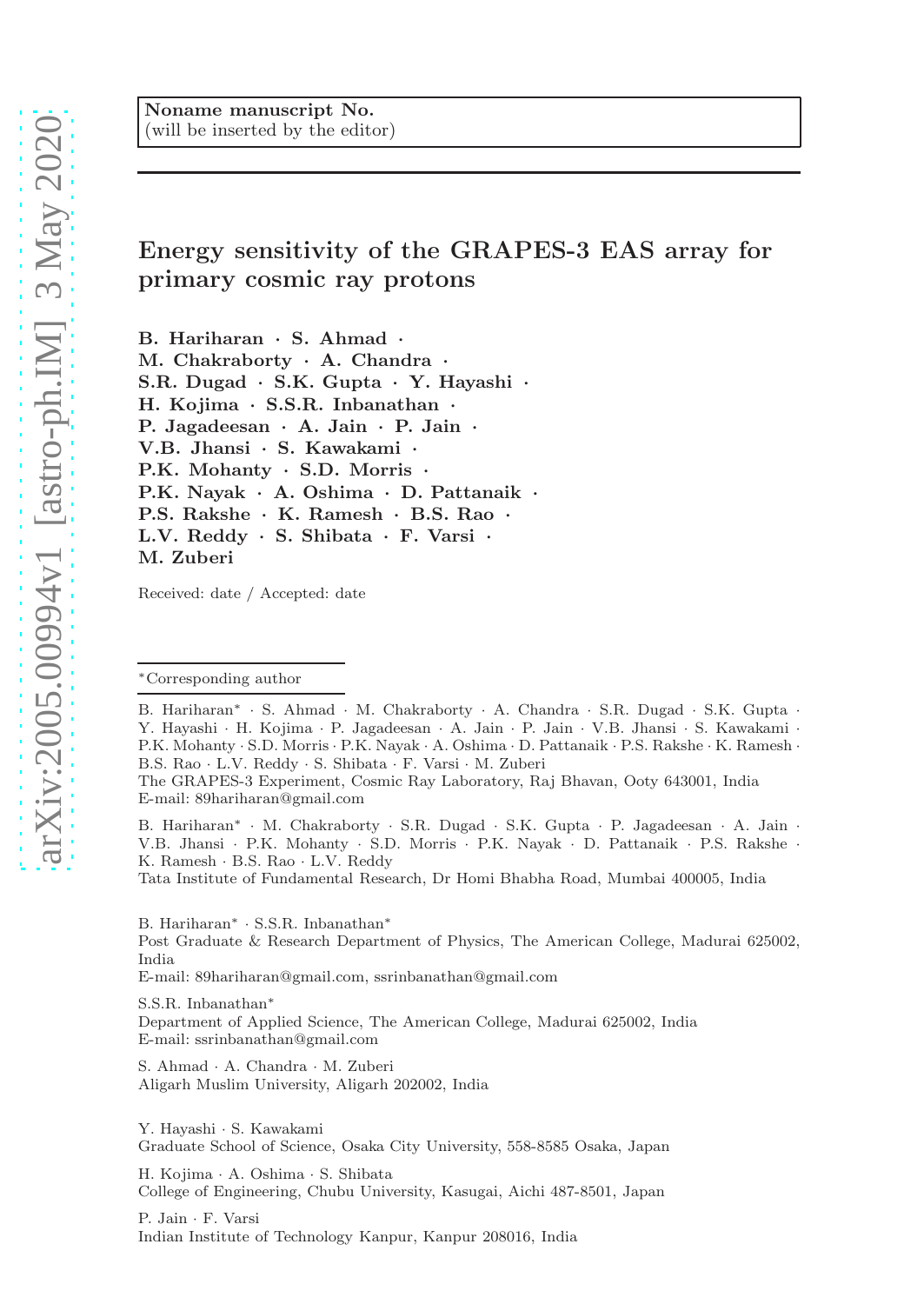Abstract Low energy ground-based cosmic ray air shower experiments generally have energy threshold in the range of a few tens to a few hundreds of TeV. The shower observables are measured indirectly with an array of detectors. The atmospheric absorption of low energy secondaries limits their detection frequencies at the Earth's surface. However, due to selection effects, a tiny fraction of low energy showers, which are produced in the lower atmosphere can reach the observational level. But, due to less information of shower observables, the reconstruction of these showers are arduous. Hence, it is believed that direct measurements by experiments aboard on satellites and balloon flights are more reliable at low energies. Despite having very small efficiency  $(\sim 0.1\%)$  at low energies, the large acceptance (∼5 m<sup>2</sup> sr) of GRAPES-3 experiment allows observing primary cosmic rays down below to ∼1 TeV and opens up the possibility to measure primary energy spectrum spanning from a few TeV to beyond cosmic ray knee (up to  $10^{16}$  eV), covering five orders of magnitude. The GRAPES-3 energy threshold for primary protons through Monte Carlo simulations are calculated, which gives reasonably good agreement with data. Furthermore, the total efficiencies and acceptance are also calculated for protons primaries. The ability of GRAPES-3 experiment to cover such a broader energy range may provide a unique handle to bridge the energy spectrum between direct measurements at low energies and indirect measurements at ultra-high energies.

Keywords Cosmic rays · GRAPES–3 · CORSIKA

## 1 Introduction

Energy spectrum and composition studies are the key objectives of any cosmic ray (CR) experiment to understand its origin and acceleration mechanisms. Majority of the CRs are lighter elements such as proton (90%), helium (9%), and the remaining (1%) are heavier elements including carbon, nitrogen, oxygen, aluminum, and iron. The primary cosmic rays (PCRs) have been observed over an extraordinary energy range of  $10^{8}$ – $10^{20}$  eV, spanning twelve orders of magnitude. The energy spectrum is represented by power law distribution with two prominent features including the "knee" at about  $\sim$ 3×10<sup>15</sup> eV where the spectral index changes from -2.7 to -3.1 and "ankle" at  $\sim$ 3×10<sup>18</sup> eV where the spectral index again changes from -3.1 to -2.8. It is believed that these features are due to transition of CR sources from galactic to extragalactic origin. However, this still remains an unsolved mystery.

Upon entering into Earth's atmosphere, the PCR collides with atmospheric gaseous molecules and produces secondary particles that includes pions, kaons, etc. The charged pion decays into a muon and its associated neutrino where the muon subsequently decays into an electron and two neutrinos. The neutral pion decays into two  $\gamma$ -rays that further develop into an electromagnetic cascade through bremsstrahlung and pair production processes. These chain of interactions are continued until the particles are decayed or stopped as they propagate down to observational level. The entire process of the development is called extensive air shower (EAS) or cascade shower. At a particular stage, the shower development reaches its maximum number of particles, which is known as shower maximum and it can be represented by  $X_{max}$ . The shower development is also characterized by a parameter called age  $(s)$  where  $s=0$  corresponds to the first interaction,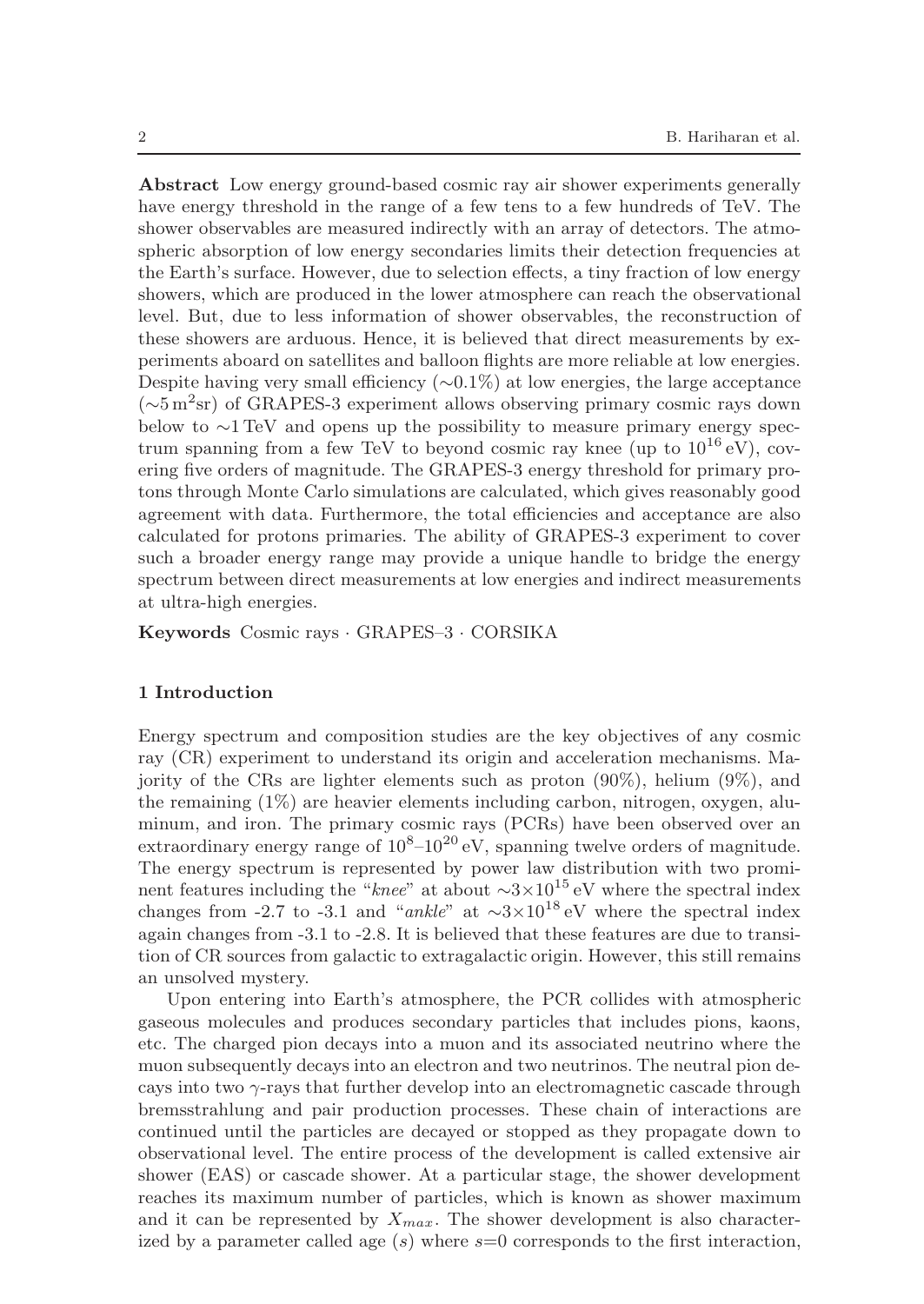$s=1$  at the shower maximum, and  $s=2$  represents the death of the shower. The number of secondaries and their lateral spread in an EAS at the observational level depends on PCR energies. For an ultra-high energy primary  $(>10^{18} \text{ eV})$ , the number of particles may reach in excess of billions spread over hundreds of square kilometers. The EAS measurement technique is used to determine the information by sampling the secondaries at the observational level in the particle detectors. Typical air shower experiments consist of an array of detectors deployed over a large area. The primary parameters are reconstructed by using the information from the secondaries with aid of Monte Carlo simulations.

Direct measurements of PCRs are carried out by detectors aboard on balloons or satellites. However, these instruments do not have enough sensitivity above ∼100 TeV due to low flux of PCRs, short exposure time, and limited detector size. Satellite based experiments such as PAMELA [\[1\]](#page-12-0), AMS-02 [\[2\]](#page-12-1), and DAMPE [\[3\]](#page-12-2) and balloon-borne experiments such as CAPRICE [\[4\]](#page-12-3), BESS [\[5\]](#page-12-4), and CREAM [\[6\]](#page-12-5) primarily use calorimeters for energy measurements and particle's time of flight (TOF) in the detector for measuring arrival directions of the primaries. The CRs energy, composition, and arrival direction measurements done by balloon and satellite based experiments are fairly precise. However, they lack statistics at higher energies, which restrict their measurements to below ∼100 TeV. The PCRs of energy above ∼100 TeV are indirectly studied by using EAS technique with an array of detectors placed on the ground level like ARGO-YBJ [\[7\]](#page-12-6), Tibet AS $\gamma$  [\[8\]](#page-12-7) KAS-CADE [\[9\]](#page-12-8), KASCADE-Grande [\[10\]](#page-12-9), AUGER [\[11\]](#page-12-10), and TA [\[12\]](#page-12-11). However, these experiments are sensitive at different energy ranges such that ARGO-YBJ and Tibet  $AS\gamma$  which have operating energy from few a TeV to below the knee region (∼10<sup>15</sup> eV), KASCADE and KASCADE-Grande operated around knee region, and experiments like AUGER and TA are mainly aimed to explore the origin of ultra high energy cosmic rays so they are sensitive to much higher energies beyond knee  $(\sim 10^{19} \text{ eV})$ .

The energy threshold of an EAS experiment is decided by the inter-detector separation whereas its total physical area covered by decides its upper energy end. Generally, most of the low energy showers get absorbed in the atmosphere and do not reach up to ground level. However, a small fraction of young low energy showers, which are produced deep into the atmosphere may survive till ground level. However, these showers have very low triggering efficiencies and recorded with limited information, which makes their reconstruction difficult. Due to these low efficiencies, the ground-based experiments generally make observations at higher energies. So, historically it is believed that the direct measurements are more reliable at lower energies (below ∼100 TeV) whereas indirect measurements stay above these energies. In such scenario, the contributions of experiments from ARGO-YBJ, Tibet ASγ, and GRAPES-3 are vital if the low energy PCRs can be used to provide in the extended energy range of TeV–PeV to bridge direct and indirect measurements. The energy threshold of proton initiated EAS for GRAPES-3 is estimated to be few TeV by using Monte Carlo simulations with reasonably good agreement with data. From these simulations, the triggering and reconstruction efficiencies, and geometrical acceptance are also estimated as a function of energy. It is found that only a small fraction (i.e. ∼0.1% of incident) of such low energy showers are detected and reconstructed, which can be used for further studies. Due to the larger physical area coverage, the geometrical acceptance of GRAPES-3 is larger compared to direct measurements like PAMELA  $(20.5 \text{ cm}^2 \text{sr})$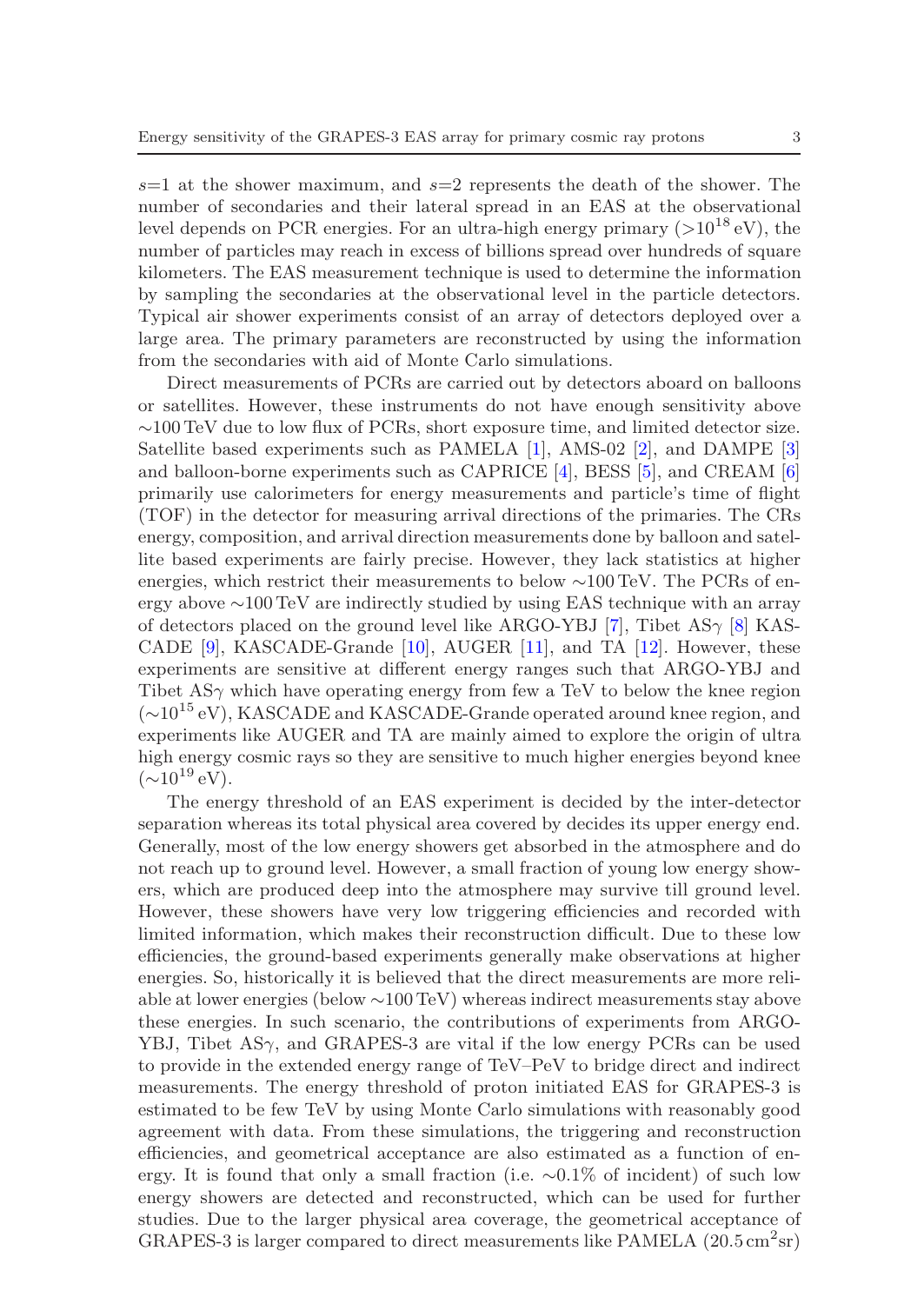<span id="page-3-0"></span>

Fig. 1: Schematic of GRAPES-3 air shower array shows placement of single-PMT scintillators  $(\triangle)$ , double-PMT scintillators  $(\triangle)$ , and muon telescope modules  $(\square)$ . The area marked by dotted lines represents fiducial area under which the showers are selected for analysis.

[\[13\]](#page-13-0), AMS-02  $(0.5 \,\mathrm{m}^2 \mathrm{sr})$  [\[14\]](#page-13-1), DAMPE  $(0.1 \,\mathrm{m}^2 \mathrm{sr})$  [\[3\]](#page-12-2), BESS  $(0.3 \,\mathrm{m}^2 \mathrm{sr})$  [\[5\]](#page-12-4), and CREAM (0.322 m<sup>2</sup>sr) [\[15\]](#page-13-2). The GRAPES-3 acceptance is estimated to be  $\sim 5 \,\mathrm{m}^2\mathrm{sr}$ for 1 TeV protons. Maximum efficiency has been achieved at  $>100$  TeV with the acceptance of  $>20000 \,\mathrm{m}^2\mathrm{sr}$ . Though, the efficiencies are small at low energies but due to immense flux of incident primaries, and larger acceptance, the GRAPES-3 records large number of usable low energy EAS that can provide energy spectrum and mass composition of PCRs in the broad energy span to overlap with low and ultra-high energy measurements from direct and indirect experiments respectively.

## 2 The GRAPES-3 experiment

The GRAPES-3, which stands for Gamma Ray Astronomy at PeV EnergieS – phase 3 is a ground-based EAS experiment located at Ooty in southern India  $(11.4°N, 76.7°E, and 2200 m$  above msl). It is designed to study high energy particles in different astrophysical settings including acceleration in the atmosphere during thunderstorms, solar phenomena, energy spectrum and composition of PCRs, and diffuse  $\gamma$ -rays. It consists of two major detector components. One of them comprises an array of 400 scintillator detectors covering a physical area of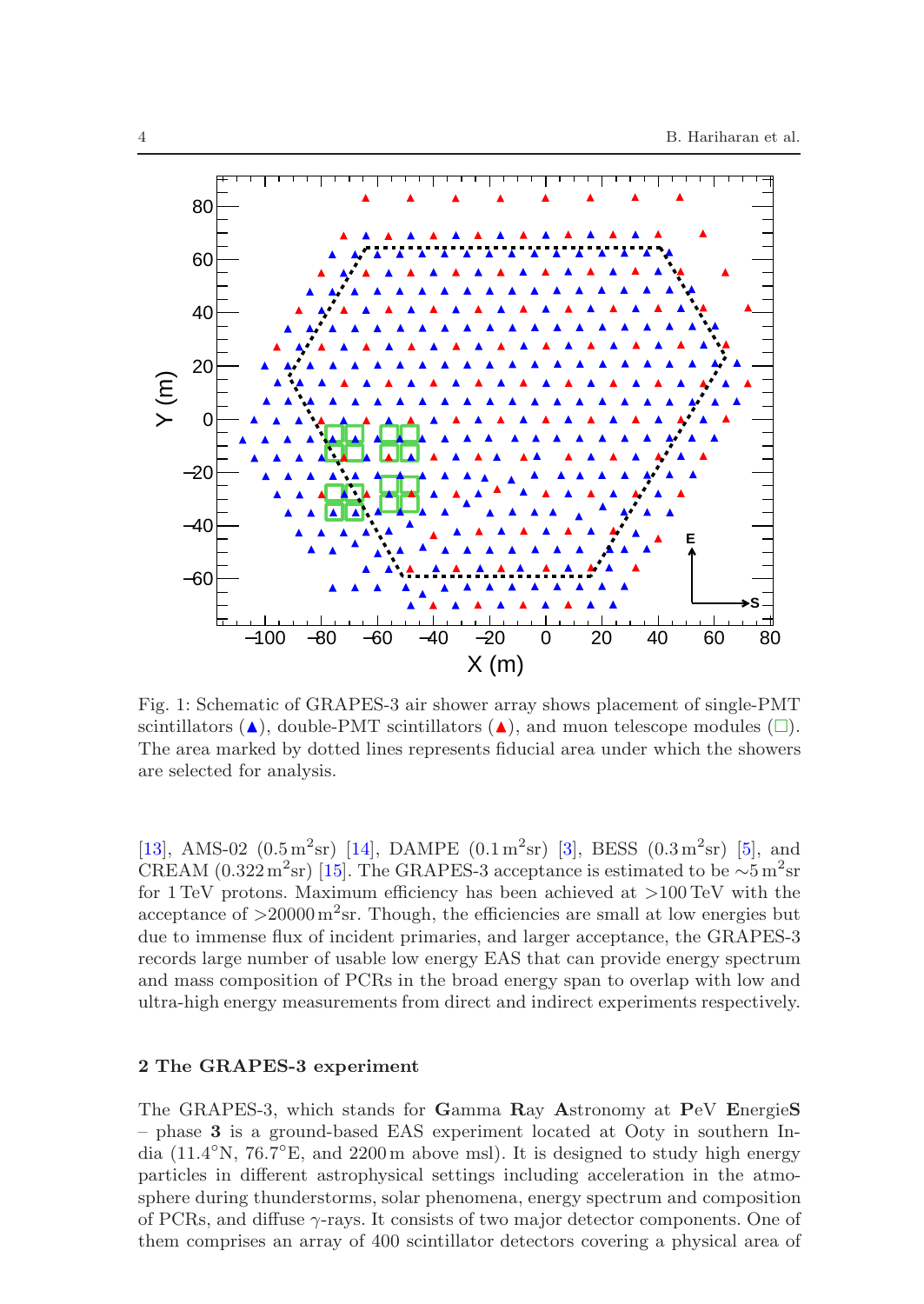<span id="page-4-0"></span>

Fig. 2: A sample EAS (Event time: 20140829-00:11:55.3700155 IST) recorded at GRAPES-3 with 365 triggered detectors showing (a) TOF of particles in the shower disc, and (b) lateral density profile of secondary particles. The shower parameters are estimated to be  $\theta = 37.3^{\circ}$ ,  $\phi = 61.3^{\circ}$ ,  $X_c = 22.3$  m,  $Y_c = 5.5$  m,  $N_e$ =1.2×10<sup>6</sup>, and s=1.4.

 $25000 \,\mathrm{m}^2$  [\[16\]](#page-13-3). The scintillator detectors with an area of  $1 \,\mathrm{m}^2$  each are placed in a hexagonal geometry with an inter-detector separation of 8 m as shown in Fig[-1.](#page-3-0) An additional photomultiplier tube (PMT) is used in 105 plastic scintillation detectors to overcome the PMT saturation problem due to large particle densities especially when the shower core lands close to the detector. Thus, the two-PMT configuration allows the extension of particle density measurements to over  $10,000\,\mathrm{m}^{-2}$ resulting precise estimation of shower size  $(N_e)$  for large EAS [\[17\]](#page-13-4).

The second major component comprises a large area tracking muon telescope (G3MT) [\[18\]](#page-13-5). The G3MT consists of 3712 proportional counters (PRCs) arranged in 16 muon telescope modules with a total area of  $560 \,\mathrm{m}^2$ . The PRCs are made up of mild steel tube of  $600 \text{ cm}$  in length and  $10 \text{ cm} \times 10 \text{ cm}$  in cross-section with wall thickness of 2.3 mm. Each muon telescope module houses four layers of PRCs with alternate layers arranged orthogonal to each other. The layers are sandwiched by 15 cm thick concrete blocks. Above the muon modules, 2 m thick concrete blocks are stacked in the form of an inverted pyramidal shape that serves as absorber. The entire mass overburden of  $\sim$ 550 g·cm<sup>-2</sup> provides 1 sec(θ) GeV threshold for muons incident at zenith angle  $\theta$ . The four layer configuration allows the incident muons to be reconstructed into 169 directions covering 2.3 sr in the sky with 4◦ accuracy. The GRAPES-3 records  $\sim$ 3×10<sup>6</sup> EAS per day in the energy range of 1 TeV–10 PeV and  $\sim$ 4×10<sup>9</sup> muons above 1 GeV. The muon flux recorded by G3MT is mostly produced by PCRs of energy 10 GeV–10 TeV. The recorded muon flux has been successfully corrected for atmospheric effects and detector efficiency variations that can be used to study long-term CR variation and transient phenomenon [\[19,](#page-13-6)[20\]](#page-13-7). The high quality data of G3MT allowed us to probe interesting physics phenomenon such as measurement of 1.3 GV electric potential in thunderclouds [\[21\]](#page-13-8) and discovery of a muon burst caused by a transient weakening of Earth's magnetic shield [\[22,](#page-13-9)[23\]](#page-13-10).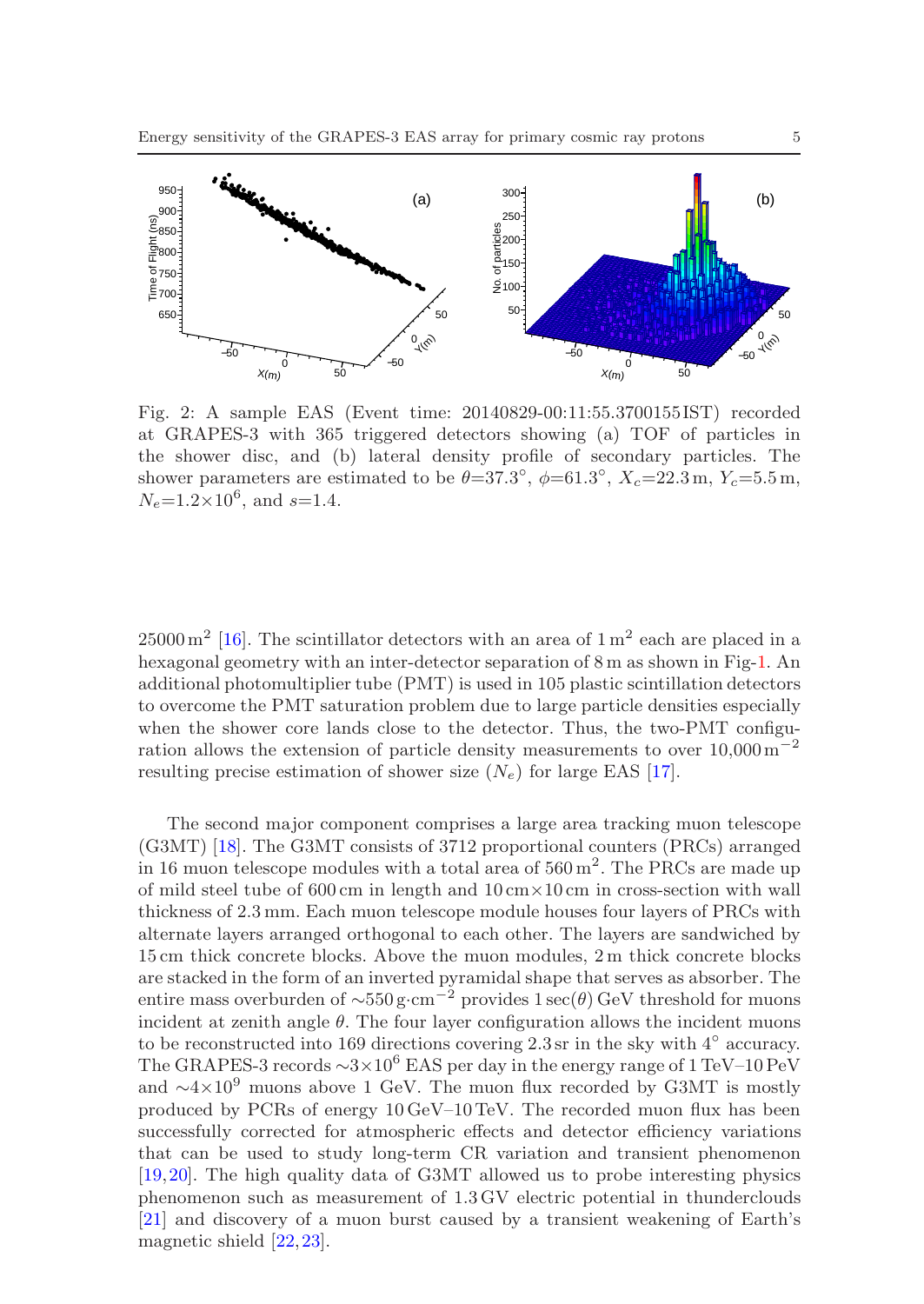#### 3 EAS reconstruction

The GRAPES-3 experiment records the particle densities and their relative arrival times in an EAS from all 400 plastic scintillation detectors by using high precision electronics. The two-level trigger system is used to eliminate small but locally developed showers and also very large showers whose cores are landed very far away. An EAS trigger is generated on the basis of the following criteria: (i) consecutive three-line coincidence in north-south oriented line of detectors, which is called Level-0 and (ii) minimum 10 detector hits within the trigger region called Level-1 [\[16\]](#page-13-3). The energy deposited by the EAS particles is measured by using charge integrating analog-to-digital converter (ADC). The ADC information is further converted into equivalent number of muons by using single muon calibration called as particle densities. The distribution of particle densities for an EAS is shown in Fig[-2.](#page-4-0) The relative arrival time of particles are measured by using a 32 channel high performance time-to-digital converter (HPTDC) developed in-house [\[24\]](#page-13-11). The arrival time distribution for the same EAS is shown in Fig[-2.](#page-4-0) The true direction of incident PCR is obtained by fitting the EAS front [\[25\]](#page-13-12). The observed particle densities are fitted with a lateral density distribution function known as Nishimura-Kamata-Greisen (NKG) [\[26\]](#page-13-13) given by Eq[-1](#page-5-0) and through a minimization of negative log-likelihood algorithm using MINUIT. Various EAS parameters including the core location  $(X_c, Y_c)$ , shower size  $(N_e)$ , and age  $(s)$  are obtained from this fit [\[27\]](#page-13-14).

<span id="page-5-0"></span>
$$
\rho(r_i) = \frac{N_e}{2\pi r_M^2} \frac{\Gamma(4.5 - s)}{\Gamma(s)\Gamma(4.5 - 2s)} \left(\frac{r_i}{r_M}\right)^{s-2} \left(1 + \frac{r_i}{r_M}\right)^{s-4.5}
$$
(1)

$$
r_i = \sqrt{(X_c - X_i)^2 + (Y_c - Y_i)^2}
$$
\n(2)

Here  $r_i$  is the distance of  $i^{th}$  detector from the shower core  $(X_c, Y_c)$ .  $r_M$  is the Molière radius (distance from the shower core within which 90% of the EAS energy is deposited),  $r_M$ =103 m for the Ooty observational level.

#### 4 Monte Carlo simulations

The EAS simulations are carried out using CORSIKA which is a widely used Monte Carlo package for studying the development of EAS in the Earth's atmosphere [\[28\]](#page-13-15). The CORSIKA allows the simulation of various primaries in the entire span of cosmic ray energy spectrum. It has been interfaced with several hadronic interaction models such as EPOS-LHC [\[29\]](#page-13-16), QGSJET01C [\[30\]](#page-13-17), QGSJETII-04 [\[31\]](#page-13-18), SIBYLL [\[32\]](#page-13-19), VENUS [\[33\]](#page-13-20), DPMJET [\[34\]](#page-13-21), and NEXUS [\[35\]](#page-13-22) for high energy (calculation of cross-sections above 80 GeV) and GHEISHA [\[36\]](#page-14-0), FLUKA [\[37\]](#page-14-1), and UrQMD [\[38\]](#page-14-2) for low energy interactions. It carries out four dimensional simulations to study the shower development including various hadronic and electromagnetic interactions, and decays. The secondary particles are tracked down to the ground level until they decay or till the kinetic energy is above the user-defined energy threshold. The physical quantities like position, momentum, and arrival time of secondary particles can be recorded up to maximum of ten desired observational levels. The CORSIKA generated secondary particles can be converted into observables of an experiment by using Geant4, which is a detector simulation toolkit developed by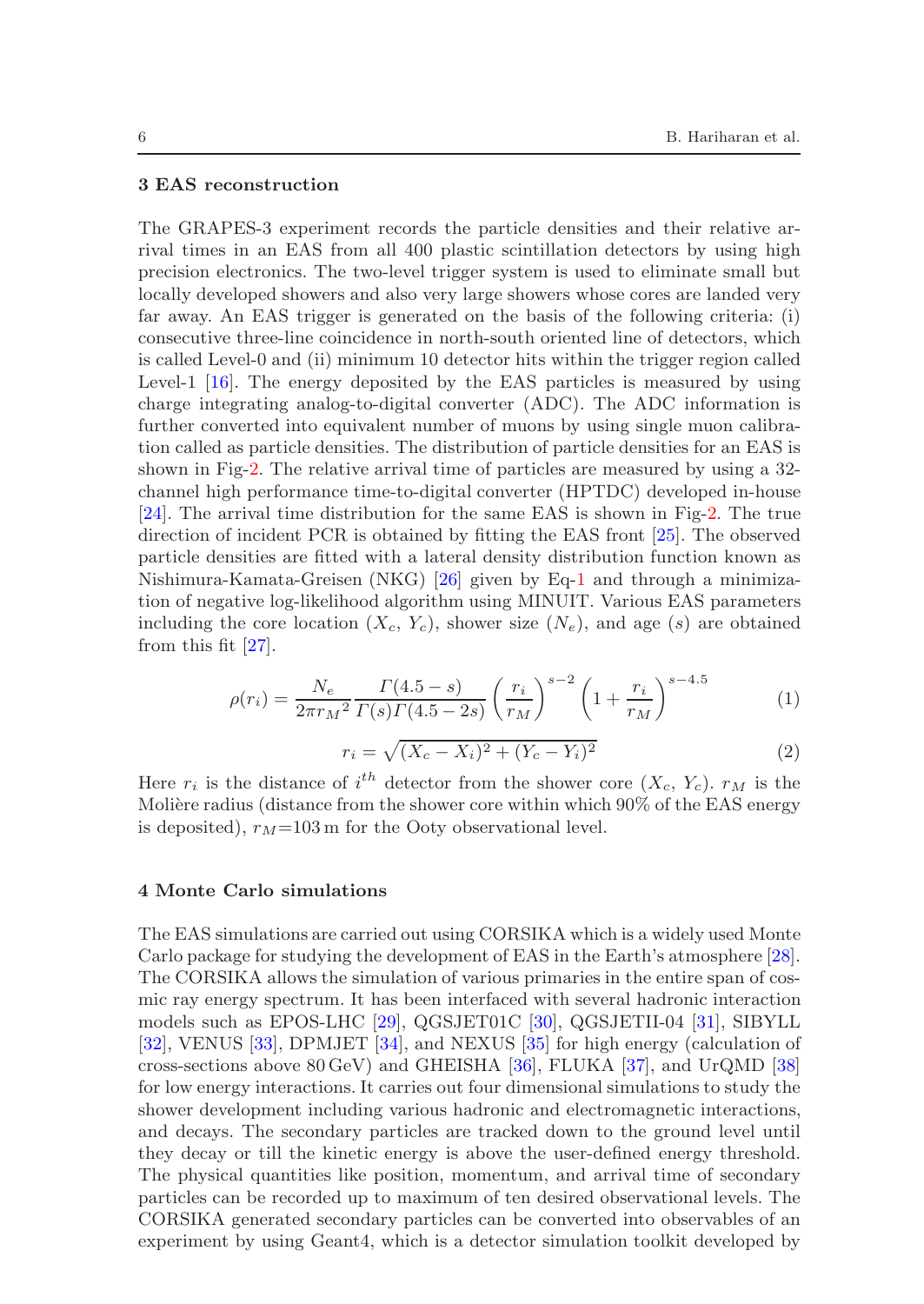<span id="page-6-0"></span>

Fig. 3: Distribution of triggered detectors for GRAPES-3 EAS (solid line), and Monte Carlo simulations (dotted lines). Showers are selected for cores within the fiducial area as shown in Fig[-1.](#page-3-0) All the distributions are normalized by integral count for comparison.

CERN that allows studying response of various type of particles and interactions in the material of any arbitrary geometry [\[39\]](#page-14-3). By this method the simulated data is prepared, which can be directly compared with the experimental data.

In GRAPES-3, the simulations are performed in three stages: (i) CORSIKA showers are simulated with a set of user-defined inputs, (ii) the simulated secondary particles from each shower are subjected to in-house simulation code to do pseudo random arrival of EAS to generate triggers and also Geant4 response of collected particles in each plastic scintillation detectors, and (iii) reconstruction of angle and NKG parameters using TOF and particle densities respectively. The primary energy for simulation is randomly selected from a user-defined energy spectrum of  $E_{min}$  and  $E_{max}$  following a power-law with a spectral index of -2.7. The CORSIKA simulated showers are randomly tossed into the fiducial area  $(14560 \,\mathrm{m}^2, i.e. 56\%$  of total physical area) defined in the GRAPES-3 array shown in Fig[-1](#page-3-0) to ensure maximum sampling of spatial distribution. Then the particles which fall over  $1 \text{ m}^2$  area of each scintillator are converted into particle density by using pre-simulated Geant4 calibration. The Geant4 response of the plastic scintillation detectors with full geometrical implementations are studied in-depth for gamma, electron, muon, proton, neutron, and pion, that attribute to most of the secondaries found at the detector level. Each of these particles is simulated for its response on a wide range of energy and incident direction. The simulated response of each type of particles is transformed into integral probability that is further used to calculate the energy deposit for an incident particle with the inclusion of Poisson fluctuations. Similarly, the single muon response is also simulated using Geant4. Then the particle density of each scintillation detector is calculated by using the energy deposited by the particles, which are passing through the sensi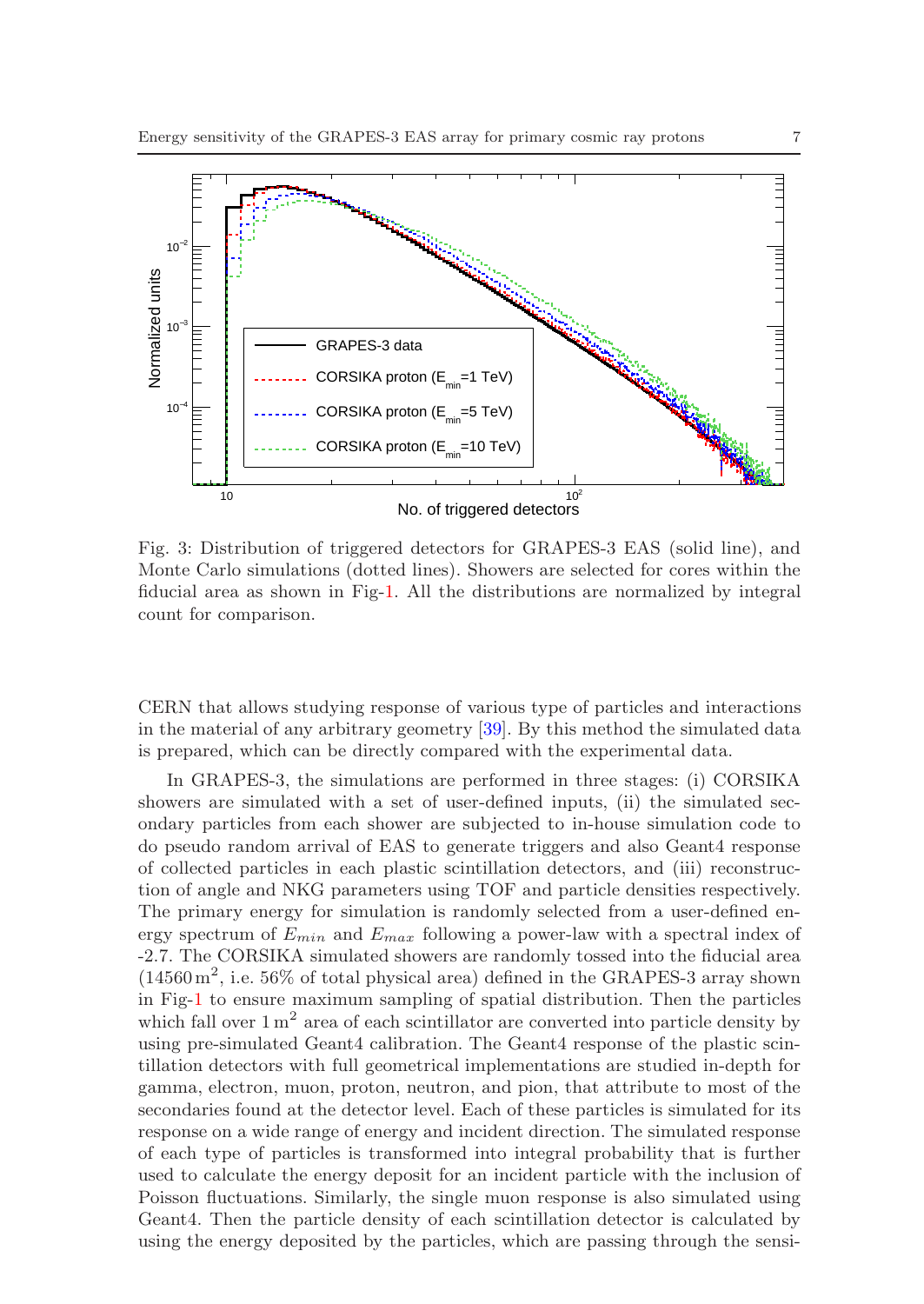tive area of the detector. Similarly, the first arrival time of the particles for each detector is accounted as it is directly available in CORSIKA output. Each detector should have a minimum energy deposit that can pass through discriminator level to be treated as a triggered detector. The discriminator level used for scintillators in the GRAPES-3 experiment is equivalent to 50% of energy deposit by single muon response obtained from calibration. Subsequently, the logical EAS trigger generation is done as discussed in previous section. The estimated particle density and TOF are used to calculate the primary properties that may be used to assess systematics of the measurements.

The simulation parameters can be optimized to reproduce the data. For example, one such important observable is shown in Fig[-3](#page-6-0) contains distribution of triggered detectors from EAS collected by the GRAPES-3. The triggered detectors distribution for data is generated with  $\sim 6.6 \times 10^8$  EAS collected during year 2014. In order to reproduce this distribution, the Monte Carlo simulations are carried out for proton primaries in the angular range of  $0-45^{\circ}$  and  $0-360^{\circ}$  for zenith  $(\theta)$ , and azimuth  $(\phi)$  angles respectively. For this study, SIBYLL and FLUKA combination of hadronic interaction models are used. Electromagnetic processes are treated by EGS code. The energy thresholds of secondaries are set to 50 MeV, 10 MeV, 1 MeV, and 1 MeV for hadrons, muons, electrons, and electromagnetic components respectively. The secondary particles are tracked down to Ooty observational level. In Fig[-3,](#page-6-0) the simulated distribution of triggered detectors for different  $E_{min}$  and fixed  $E_{max}=3$  PeV generated with spectral index of -2.7 are shown. Here, the distributions are normalized to integral count for comparison.

At first, the simulations are carried out for  $E_{min}=10$  TeV to obtain distribution of triggered detectors. One can notice the simulated distribution for 10 TeV–3 PeV has large discrepancy in most part of the distribution. At the peak position of the data (i.e. ∼14 triggered detectors), the discrepancy with the simulation is found to be ∼40%. The discrepancy increased to ∼90% at ∼100 detectors, reduced to ∼66% at ∼200 detectors, and further dropped to ∼50% at ∼300 detectors and beyond. Especially at smaller number of triggered detectors, the disagreement indicates the triggering of low energy EAS. This could also be the cause of discrepancy found at larger side due to relative abundance between low to high energy EAS which are actually triggered. Motivated by this idea, the simulations are carried out by reducing  $E_{min}$  systematically starting from  $5 \text{ TeV}$ ,  $3 \text{ TeV}$ , and  $1 \text{ TeV}$ . As the simulation energy is lowered the disagreement, which is seen with  $E_{min}=10$  TeV has reduced from  $\sim$ 40% to  $\sim$ 10% at data peak for  $E_{min}=1$  TeV. The discrepancies at other regions are also reduced from ∼90% to ∼14% and from ∼66% to ∼4% at ∼100 and ∼200 triggered detectors respectively. Above ∼300 detectors, the spectra of data and 1 TeV simulation are indistinguishable. However, the statistical errors in simulation are large compared to data due to smaller number of simulated high energy EAS. Notably, the peak position of data and  $1 \text{ TeV}$  simulation (i.e. at ∼14 triggered detectors) are matching compared to 10 TeV. Also, at the peak of triggered detectors, there is no disagreement between data and simulation at 1 TeV compared to ∼34% found for 10 TeV. This confirms the detection of TeV showers in GRAPES-3. The simulated distributions shown in Fig[-3](#page-6-0) are only for  $E_{min}$  starting with 1 TeV, 5 TeV, and 10 TeV for better visibility. The GRAPES-3 EAS are selected for shower cores within the fiducial area and zenith angle up to 45◦ as done for simulations.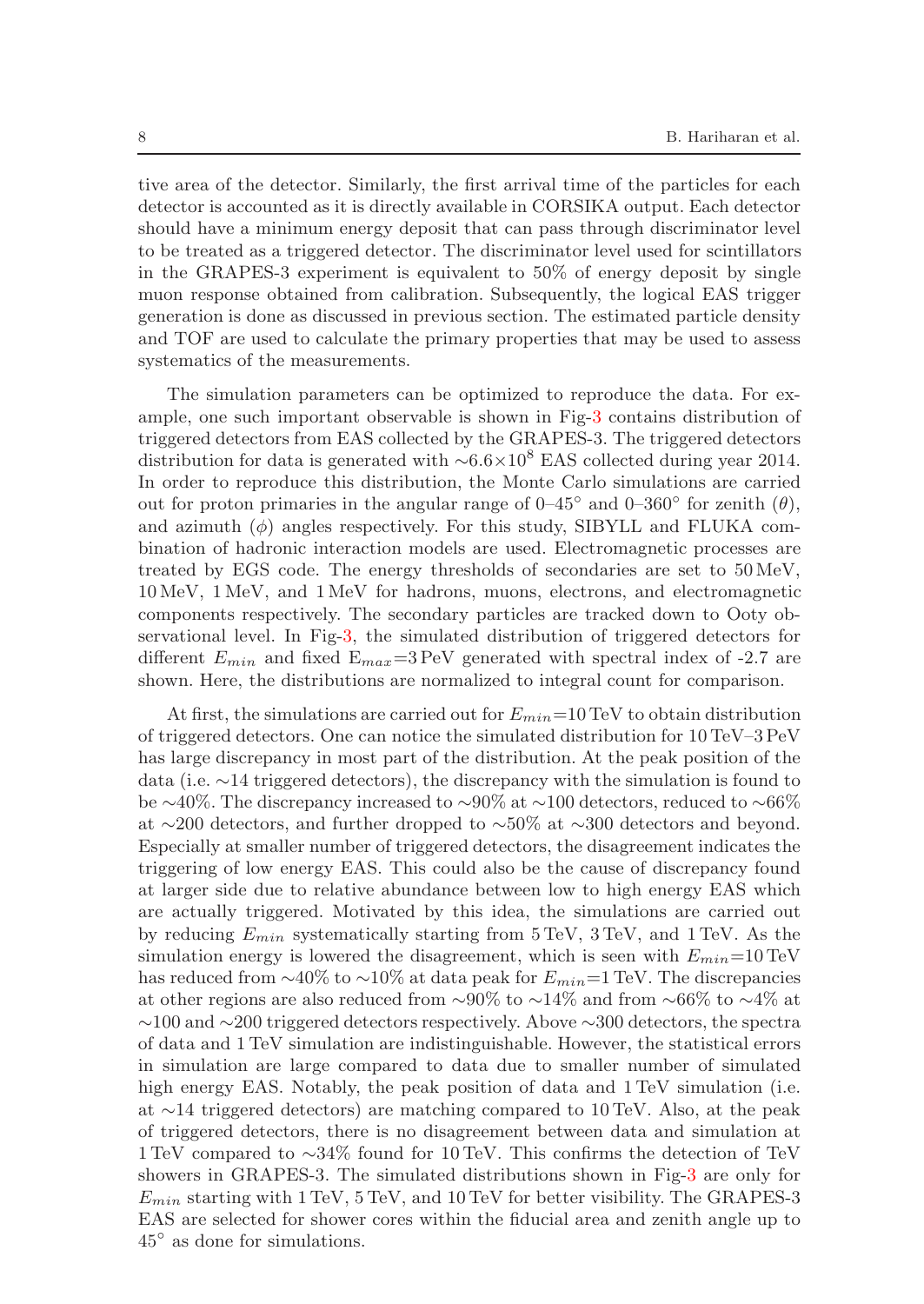<span id="page-8-0"></span>

Fig. 4: Trigger efficiency ( $\varepsilon_{tri}$ ) was estimated by using showers in each energy bin of 1 TeV–10 PeV for various  $\sec(\theta)$  intervals. Shower cores are selected within the fiducial area as shown in Fig[-1.](#page-3-0)

<span id="page-8-1"></span>

Fig. 5: Total efficiency ( $\varepsilon_{tot}$ ) was estimated by using successful NKG reconstruction of triggered showers in each energy bin of  $1 \text{ TeV}-10 \text{ PeV}$  for various  $\sec(\theta)$  intervals. Shower cores are selected within the fiducial area as shown in Fig[-1.](#page-3-0)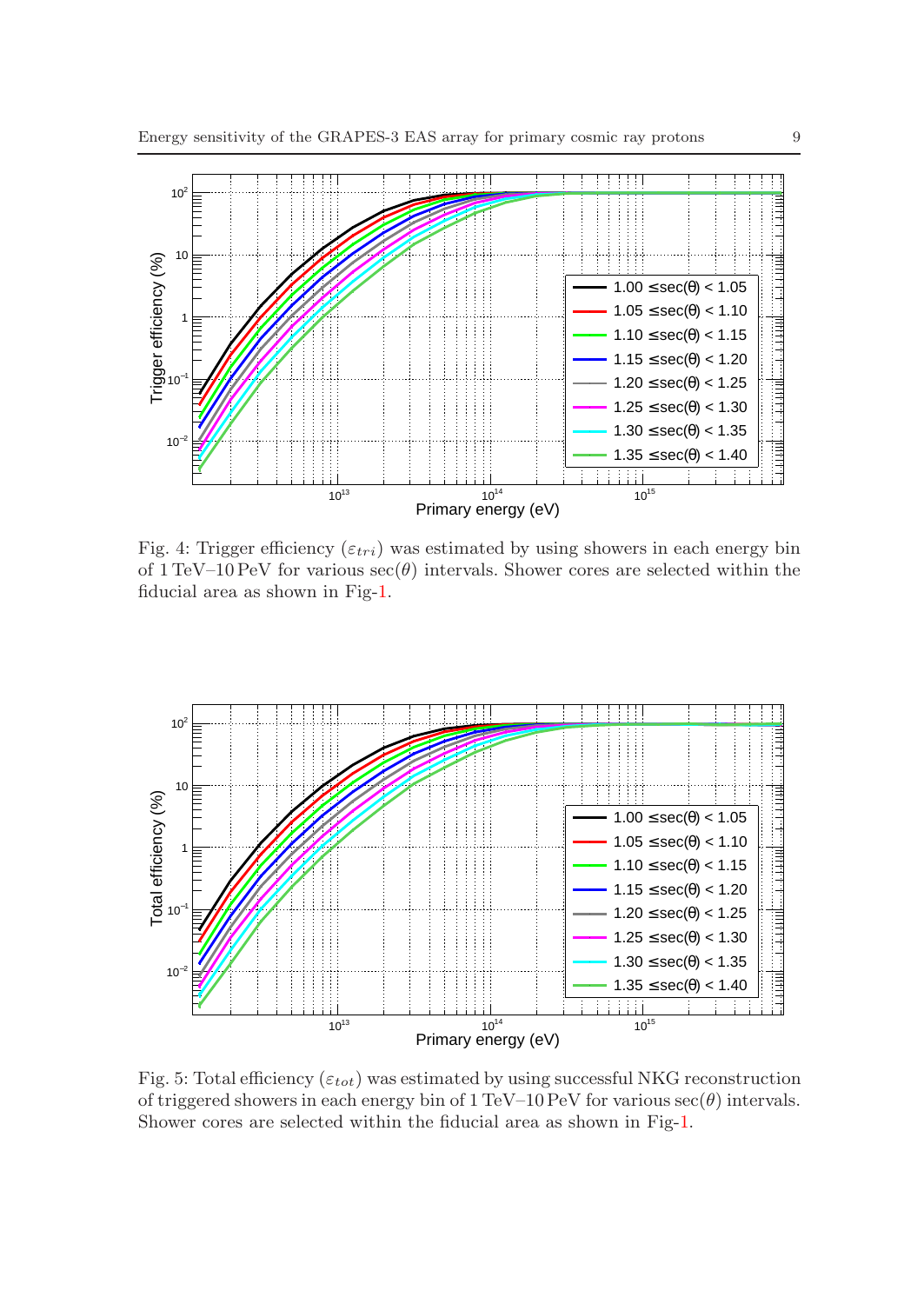## 5 Calculation of efficiencies and acceptance

5.1 Trigger  $(\varepsilon_{tri})$  and total efficiencies  $(\varepsilon_{tot})$ 

By using the optimized  $E_{min}=1$  TeV, the energy range of  $1$  TeV–10 PeV is used to carry out detailed simulations for further studies. This energy range is divided into 20 equal intervals in logarithmic scale (width of 0.2). All the remaining other inputs are kept unchanged. The proton primaries are simulated and subjected to trigger generation in each energy interval. The number of simulated showers in each logarithmic interval is shown in Fig[-1.](#page-11-0) It is to be noted that the simulated showers are reused ten times by randomizing the shower core and secondary particles locations to enhance the statistics. Due to large area and randomized locations, reuse of showers help to boost the statistics unbiased.

The showers are divided into eight equal  $\sec(\theta)$  intervals (width of 0.05) up to θ≤45◦ for further study of angular dependence. The fraction of triggered showers over total incident is treated as the triggering efficiency  $(\varepsilon_{tri})$  as shown in Fig[-4](#page-8-0) for various  $\sec(\theta)$  intervals as a function of energy. As discussed in previous section, the triggering efficiency is tiny  $( $0.1\%$ )$  at low energies and increases to maximum beyond ∼100 TeV. The inclined showers undergoes more interactions due to increased grammage in the atmosphere as they propagate down to observational level, which results in reduced particle densities and subsequently results lower triggering efficiencies. Afterwards, the triggered showers are reconstructed with NKG and the fit parameters are calculated. The number of usable showers further drops by a small factor due to inefficiency in reconstruction. This reconstruction efficiency is combined with the trigger efficiency and quoted as total efficiency ( $\varepsilon_{tot}$ ) as shown in Fig[-5](#page-8-1) for proton initiated EAS as a function of energy and direction. These efficiencies determine the amount of usable showers available for analysis. Also, these inefficiencies have to be corrected in the flux calculations required for composition studies.

#### 5.2 Total acceptance  $(\delta_{tot})$

<span id="page-9-0"></span>The total efficiency ( $\varepsilon_{tot}$ ) calculated by the above mentioned method is used to determine the acceptance  $(\delta_{tot})$  viewed by GRAPES-3 in the sky. The acceptance is defined by the field of view of the detector area with the inclusion of energy dependent efficiency (Eq[-3\)](#page-9-0). The parameter  $\varepsilon_{tot}$  can be treated as a constant for a set of given energy and zenith angle bin. This can be expressed as Eq[-4](#page-9-1) in-terms of  $E$  and  $\theta$  to include angular dependent efficiency.

$$
\delta_{tot}(E) = \int_0^{\Omega} A \varepsilon_{tot}(E, \theta) \cos \theta d\Omega \tag{3}
$$

$$
\delta_{tot}(E) = \frac{\pi A}{2} \sum_{k=1}^{n} \varepsilon_{tot}(E, \theta_k)(\cos 2\theta_k - \cos 2\theta_{k+1})
$$
\n(4)

<span id="page-9-1"></span>where  $A =$  total fiducial area covered  $(14560 \,\mathrm{m}^2)$ ,  $n =$  number of angular intervals,  $\theta_k$  and  $\theta_{k+1}$  = lower and upper edge of the angular interval, and  $E$  = median energy in the logarithmic energy interval.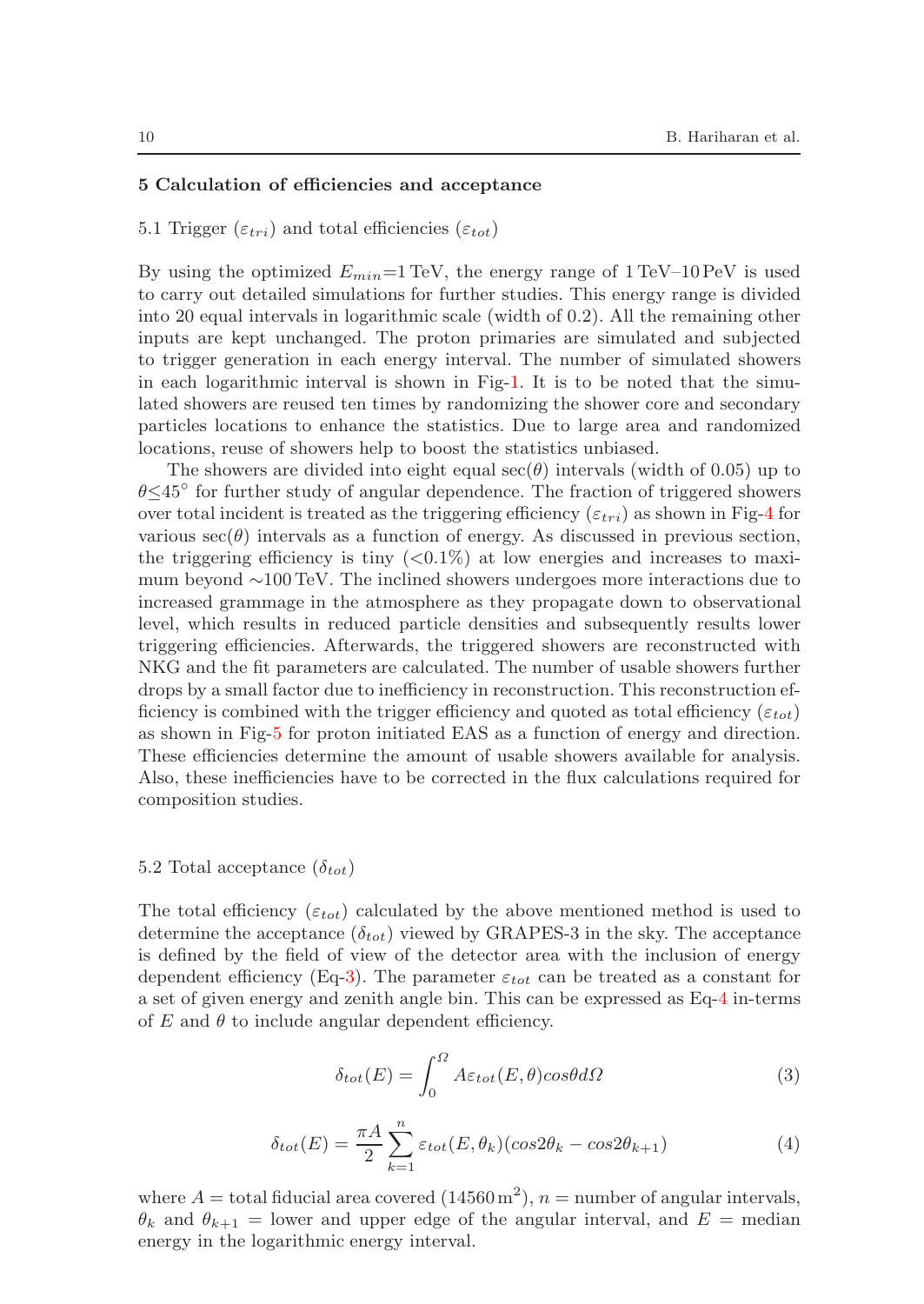<span id="page-10-0"></span>

Fig. 6: GRAPES-3 acceptance for proton initiated showers.

Eq[-4](#page-9-1) is evaluated for median value of every energy and lower, and upper limits of angular intervals. Fig[-6](#page-10-0) shows the total acceptance for proton primaries measured by GRAPES-3. Also, the total acceptance values are shown in Table[-1](#page-11-0) that varies from  $\sim 5 \,\mathrm{m}^2\mathrm{sr}$  to  $\sim 21000 \,\mathrm{m}^2\mathrm{sr}$ . Especially at low energies, the total acceptance is larger compared to direct measurements by satellites and balloon borne experiments that are  $\leq 0.5 \,\mathrm{m}^2\mathrm{sr}$  [\[3,](#page-12-2)[5,](#page-12-4)[13,](#page-13-0)[14,](#page-13-1)[15\]](#page-13-2).

#### 6 Discussions

Detailed Monte Carlo simulations are carried out by using CORSIKA, Geant4, and in-house simulation framework to estimate the energy threshold, efficiencies, and acceptance of proton initiated EAS for GRAPES-3. The initial simulations are carried out to match the number of triggered detectors distribution obtained from the data. The simulation energy range is optimized by systematically reducing lower boundary of the energy range starting from  $E_{min}=10 \text{ TeV}$ ,  $5 \text{ TeV}$ ,  $3 \text{ TeV}$ , and  $1 \text{ TeV}$  to  $E_{max}=3 \text{ PeV}$ . A reasonably good agreement with data can be seen by simulations starting from 1 TeV compared to 10 TeV as shown in Fig[-3,](#page-6-0) which indicates the detection of TeV proton EAS by GRAPES-3. Further simulations are carried out in the energy range of 1 TeV–10 PeV by equally dividing the energy range into logarithmic intervals. Also, each energy bin is further divided into  $\sec(\theta)$  angular intervals and their dependences are studied. As shown in Fig[-4,](#page-8-0) the trigger efficiency at 1 TeV is  $\langle 0.1\%$  and reaching to 100% at ~100 TeV for near vertical protons. The trigger efficiency decreases with increasing angle. By combining this with NKG reconstruction, the total efficiency is estimated as shown in Fig[-5.](#page-8-1) Due to the limited information recorded, the inefficiency of NKG reconstruction reduces the total efficiency by a small factor in most of the low energy regions. The efficiencies remain maximum at higher energies. The parameter  $\varepsilon_{tot}$  gives the amount of usable EAS recorded by the GRAPES-3 in each energy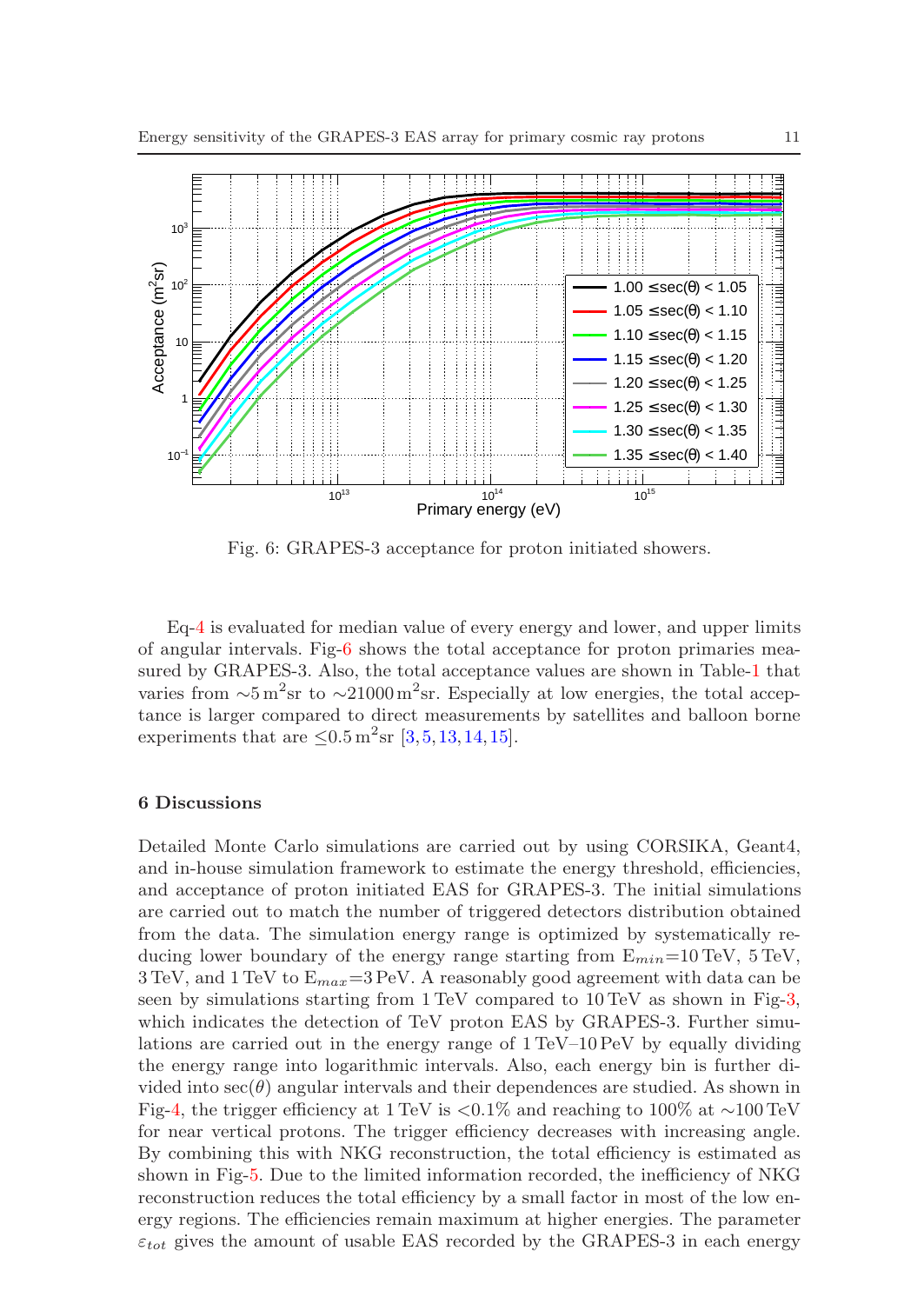<span id="page-11-0"></span>

| Bin            | Primary energy (TeV) |           |           | No. of<br>simulated<br>EAS | $\delta_{tot}$<br>$(m^2sr)$ |
|----------------|----------------------|-----------|-----------|----------------------------|-----------------------------|
|                | $E_{min}$            | $E_{max}$ | $E_{med}$ |                            |                             |
| $\mathbf 1$    | 1.00                 | 1.58      | 1.26      | $5\times10^7$              | 4.72                        |
| $\overline{2}$ | 1.58                 | 2.51      | 1.99      | $3\times10^7$              | 28.10                       |
| 3              | 2.51                 | 3.98      | 3.16      | $2\times10^7$              | 117.72                      |
| $\overline{4}$ | 3.98                 | 6.31      | 5.01      | $1\times10^7$              | 383.11                      |
| $\overline{5}$ | 6.31                 | 10.00     | 7.94      | $5\times10^6$              | 1028.27                     |
| $\overline{6}$ | 10.00                | 15.85     | 12.59     | $3\times10^6$              | 2380.22                     |
| $\overline{7}$ | 15.85                | 25.12     | 19.95     | $2\times10^6$              | 4781.71                     |
| 8              | 25.12                | 39.81     | 31.62     | $1\times10^6$              | 8331.12                     |
| $\overline{9}$ | 39.81                | 63.10     | 50.12     | $5\times10^5$              | 12326.87                    |
| 10             | 63.10                | 100.00    | 79.43     | $3\times10^5$              | 16139.69                    |
| 11             | 100.00               | 158.49    | 125.89    | $2\times10^5$              | 18930.69                    |
| 12             | 158.49               | 251.19    | 199.53    | $1\times10^5$              | 20632.75                    |
| 13             | 251.19               | 398.11    | 316.23    | $5\times10^4$              | 21454.41                    |
| 14             | 398.11               | 630.96    | 501.19    | $3\times10^4$              | 21793.33                    |
| 15             | 630.96               | 1000.00   | 794.33    | $2\times10^4$              | 21843.11                    |
| 16             | 1000.00              | 1584.89   | 1258.93   | $1\times10^4$              | 21741.89                    |
| 17             | 1584.89              | 2511.89   | 1995.26   | $5\times10^3$              | 21656.99                    |
| 18             | 2511.89              | 3981.07   | 3162.28   | $3\times10^3$              | 21576.61                    |
| $19\,$         | 3981.07              | 6309.57   | 5011.87   | $2\times10^3$              | 21504.99                    |
| 20             | 6309.57              | 10000.00  | 7943.28   | $1\times10^3$              | 21403.82                    |

Table 1: Total acceptance  $(\delta_{tot})$  of GRAPES-3 for proton initiated showers.

interval. However, at higher energies, the showers are successfully reconstructed and  $\varepsilon_{tri}$  and  $\varepsilon_{tot}$  are unaffected. Because of the power-law nature of PCR energy spectrum, majority of the incident PCR are low energy primaries (i.e. in the given energy range of 1 TeV–10 PeV, almost ∼98% are below 10 TeV). At low energies, though the efficiencies are tiny, because of the large number of incident PCR, the GRAPES-3 records most of the low energy primaries useful for physics analysis.

This can be quantified with the parameter  $\delta_{tot}$  for a given experiment derived by combining  $\varepsilon_{tot}$ , area, and solid angle as a function of energy. The geometrical acceptance is estimated to be  $\sim 5 \,\mathrm{m}^2\mathrm{sr}$  for protons of energy starting from 1 TeV and increasing to  $>20000 \,\mathrm{m}^2\mathrm{sr}$  above 100 TeV as shown in Table[-1.](#page-11-0) The minor variations seen in the higher energy bins are an artifact of statistical fluctuations due to smaller number of simulated protons. It is important to note that the geometrical acceptance of GRAPES-3 has practical implications in measuring sizable amount of low energy primaries. The large sensitive area ( $\sim$ 2% of total physical area  $25000 \,\mathrm{m}^2$ ) of GRAPES-3 experiment allows to measure proton initiated EAS energies as small as 1 TeV. Especially, the acceptance of  $\sim 5 \,\mathrm{m}^2\mathrm{sr}$  at lower energy region is larger than direct measurements from balloon borne experiments and space probes, which are not more than  $\sim 0.5 \,\mathrm{m}^2 \mathrm{sr}$ . This unique capability of GRAPES-3 experiment has been exploited in one of the recent work where PCR energy spectrum is reported to have fine features in the low energy region [\[40\]](#page-14-4). A knee-like structure is observed at  $(45.4\pm0.3)$  TeV.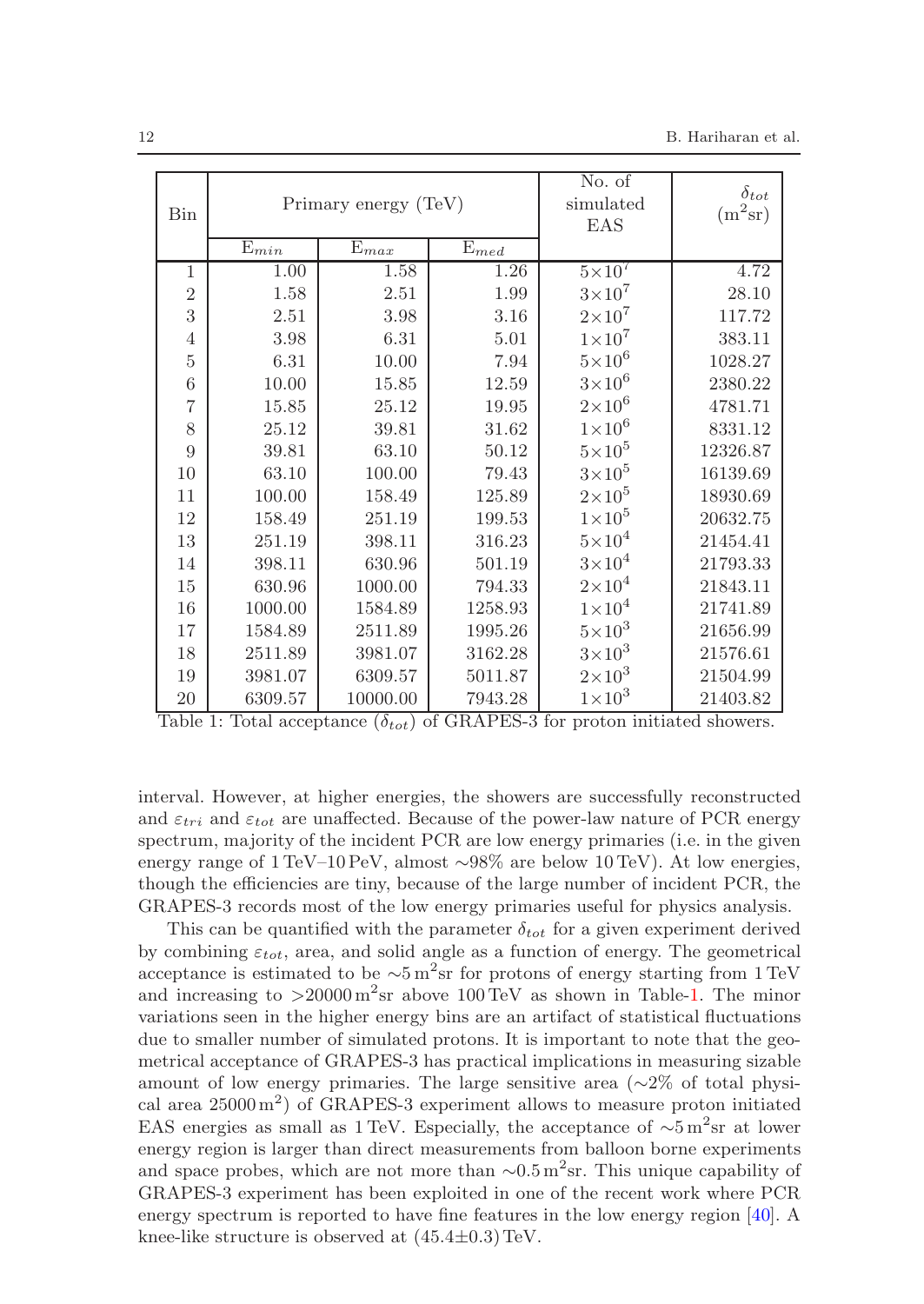# 7 Conclusions

The energy threshold of the GRAPES-3 EAS array for primary proton is estimated to be ∼1 TeV through Monte Carlo simulations with reasonably good agreement with data. Further detailed simulations are carried out to estimate various efficiencies as a function of energy and direction. These simulations are carried out in the energy range of  $1 \text{TeV}-3 \text{PeV}$  and zenith range of  $0-45^\circ$  by dividing into equal intervals. The total efficiency is estimated to be ∼0.1% for 1 TeV, and reaching maximum at >100 TeV. Though, the efficiency is tiny at low energies, the number of usable primaries are large due to immense flux of low energy PCRs. Similarly, the total acceptance of EAS array is estimated to be  $\sim$ 5 m<sup>2</sup>sr for 1 TeV, and with a maximum of  $\sim$ 20000 $\rm m^2sr$ . The acceptance of  $\sim$ 5 $\rm m^2sr$  at 1 TeV is large compared to direct measurements. Thus, GRAPES-3's measurements allow to overlap the energy spectrum from direct measurements at low energies. Also, the extension of energy measurements beyond knee by GRAPES-3 allows to overlap with indirect measurements at ultra-high energies. Hence, the GRAPES-3 may provide a unique handle to bridge the PCR energy spectrum from direct and indirect measurements.

Acknowledgements We thank D.B. Arjunan, A.S. Bosco, V. Jeyakumar, S. Kingston, N.K. Lokre, K. Manjunath, S. Murugapandian, S. Pandurangan, B. Rajesh, K. Ramadass, R. Ravi, V. Santhoshkumar, S. Sathyaraj, M.S. Shareef, C. Shobana, R. Sureshkumar, and other colleagues for their help in running and maintenance of the GRAPES-3 experiment.

# References

- <span id="page-12-0"></span>1. M. Casolino et al., Launch of the space experiment PAMELA. Advances in Space. Research, Volume 42, Issue 3, 2008, Pages 455-466,
- <span id="page-12-1"></span>2. B. Alpat, Alpha Magnetic Spectrometer (AMS02) experiment on the International Space Station (ISS).

<span id="page-12-2"></span>Nuclear Science and Techniques, 2003 August; 14(3): 182-194.

- 3. J. Chang et al., The DArk Matter Particle Explorer mission. Astroparticle Physics 95 (2017) 624.
- <span id="page-12-3"></span>4. M. Boezio et al., The CosmicRay Proton and Helium Spectra measured with the CAPRICE98 balloon experiment. Astropart.Phys. 19 (2003) 583-604.
- <span id="page-12-4"></span>
- 5. J.W. Mitchell et al., The BESS Program. Nuclear Physics B - Proceedings Supplements, Volume 134, 2004, Pages 31-38.
- <span id="page-12-5"></span>6. E.S. Seo, et al., Cosmic-ray energetics and mass (CREAM) balloon project.
- <span id="page-12-6"></span>Adv. Space. Res. 33 (2004) 17771785.
- 7. G. Aielli et al., Highlights from the ARGO-YBJ experiment. Nuclear Instruments and Methods in Physics Research A 661 (2012) S50S55.
- <span id="page-12-7"></span>8. M. Amenomori et al., Cosmic-ray energy spectrum around the knee obtained by the Tibet experiment and future prospects.
- <span id="page-12-8"></span>Advances in Space Research Volume 47, Issue 4, 15 February 2011, Pages 629-639.
- 9. T. Antoni et al., The cosmic ray experiment KASCADE. Nucl. Instrum. Methods A 513 (2003) 490-510.
- <span id="page-12-9"></span>10. G. Navarra et al., KASCADE-Grande: A large acceptance, high-resolution cosmic-ray detector up to  $10^{18}$  eV.
- <span id="page-12-10"></span>Nucl.Instrum.Meth. A518 (2004) 207-209.
- 11. The Pierre Auger Collaboration, The Pierre Auger Cosmic Ray Observatory.
- <span id="page-12-11"></span>Nuclear Instruments and Methods in Physics Research A 798 (2015) 172213.
- 12. T. Abu-Zayyad et al., The surface detector array of the Telescope Array experiment. Nucl.Instrum.Meth. A689 (2012) 8797.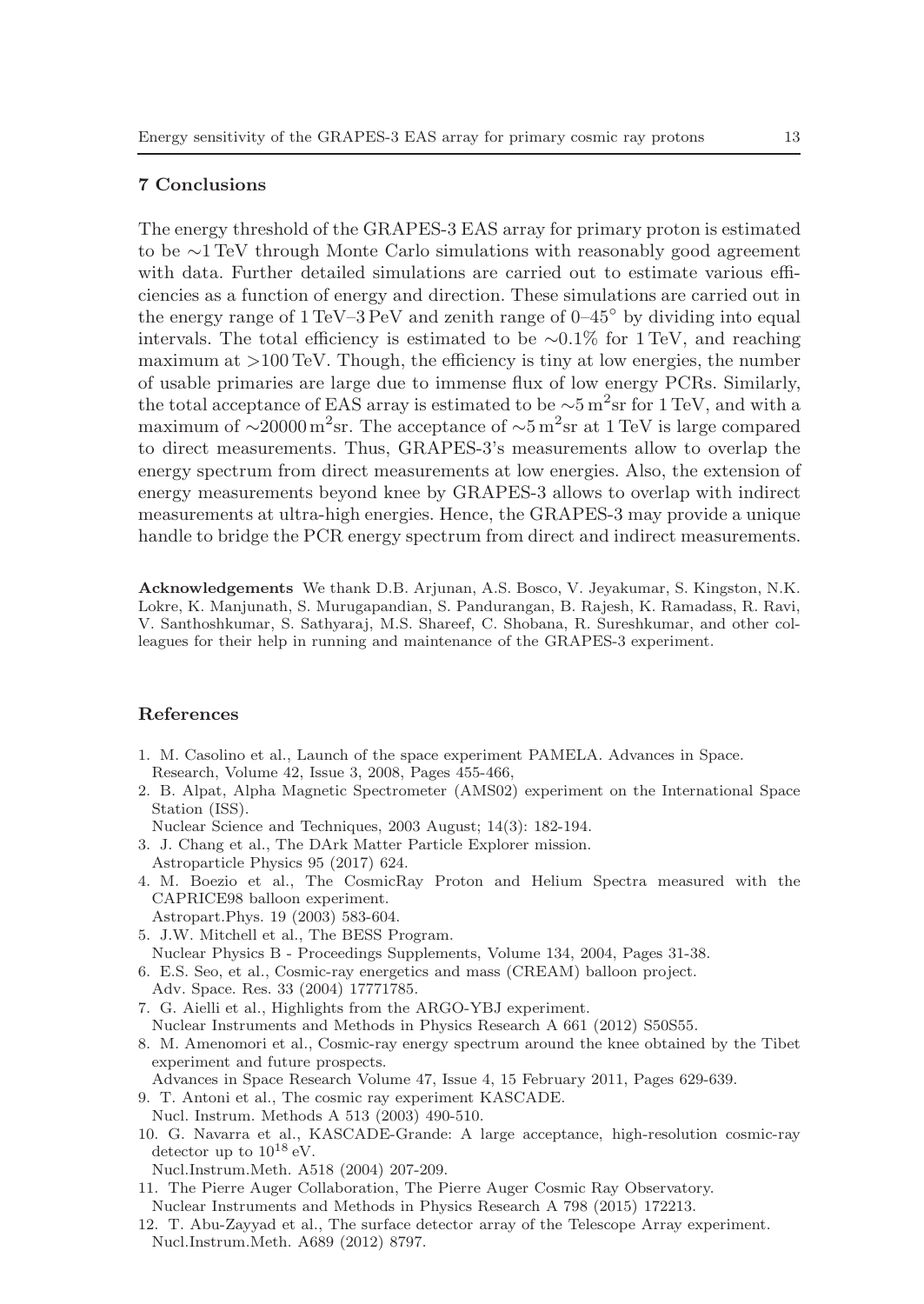<span id="page-13-0"></span>

| 13. A. Menicucci et al., PAMELA: A matter-antimatter experiment in space.       |  |
|---------------------------------------------------------------------------------|--|
| http://articles.adsabs.harvard.edu//full/2003foap.conf675 $M/0000679.000$ .html |  |
| $2003$ foap.conf675M.                                                           |  |

- <span id="page-13-1"></span>14. L. Arruda et al., Particle identification with the AMS-02 RICH detector:  $D/p$  and  $D/p$ separation.
- <span id="page-13-2"></span>arXiv:0801.3243.
- 15. Y.S. Yoon et al., Proton and Helium Spectra from the CREAM-III Flight. The Astrophysical Journal, 839:5 (8pp), 2017.
- <span id="page-13-3"></span>16. S.K. Gupta et al., GRAPES-3 A high-density air shower array for studies on the structure in the cosmic-ray energy spectrum near the knee. Nucl. Instrum. Methods A 540, 311 (2005).
- <span id="page-13-4"></span>17. A. Chandra et al., Extending the range of particle densities observed by GRAPES-3. Proceedings of Science, PoS(ICRC2017)479.
- <span id="page-13-5"></span>18. Y. Hayashi et al., A large area muon tracking detector for ultra-high energy cosmic ray astrophysics - the GRAPES-3 experiment. Nucl. Instrum. Methods A 545, 643 (2005).
- <span id="page-13-6"></span>19. P.K. Mohanty et al., Fast fourier transform to measure pressure coefficient of muons in the GRAPES- 3 experiment.
- <span id="page-13-7"></span>Astropart. Phys. 79, 2330 (2016).
- 20. K.P. Arunbabu et al., Dependence of the muon intensity on the atmospheric temperature measured by the GRAPES-3 experiment. Astropart. Phys. 94, 2228 (2017).
- <span id="page-13-8"></span>21. B. Hariharan et al., Measurement of the Electrical Properties of a Thundercloud Through Muon Imaging by the GRAPES-3 Experiment. Phys. Rev. Lett. 122, 105101 (2019).
- <span id="page-13-9"></span>22. P.K. Mohanty et al., Transient weakening of Earth's magnetic shield probed by a cosmic ray burst.

Phys. Rev. Lett. 117, 171101 (2016).

<span id="page-13-10"></span>23. P.K. Mohanty et al., Was the cosmic ray burst detected by the GRAPES-3 muon telescope on 22 June 2015 caused by a transient weakening of the geomagnetic field or by an interplanetary anisotropy?

<span id="page-13-11"></span>Phys. Rev. D 97, 082001 (2018).

24. S.K. Gupta et al., Measurement of arrival time of particles in extensive air showers using TDC32.

<span id="page-13-12"></span>Experimental Astronomy, DOI 10.1007/s10686-012-9320-3.

- 25. V.B. Jhansi et al., The angular resolution of GRAPES-3 EAS array after correction for the shower front curvature. arXiv:1911.04715.
- <span id="page-13-13"></span>26. K. Kamata, J. Nishimura, The Lateral and the Angular Structure Functions of Electron Showers.

Progress of Theoretical Physics Supplement, No. 6, pp. 93-155.

K. Greisen, Cosmic Ray Showers. Annual Review of Nuclear and Particle Science, vol. 10, pp.63-108.

<span id="page-13-14"></span>27. H. Tanaka et al., Studies of the energy spectrum and composition of the primary cosmic rays at 100-1000 TeV from the GRAPES-3 experiment.

<span id="page-13-15"></span>Journal of Physics G: Nuclear and Particle Physics, 39 (2012) 025201.

28. D. Heck, J. Knapp, J.N. Capdevielle, G. Schatz, and T. Thouw, Report FZKA 6019 (1998), Forschungszentrum Karlsruhe; available from

<span id="page-13-16"></span>http://www-ik.fzk.de/corsika/physics description/corsika phys.html

- <span id="page-13-17"></span>29. T. Pierog et al., arXiv:1306.0121[hep-ph] (2013).
- 30. N.N. Kalmykov, S.S. Ostapchenko, and A.I. Pavlov, *Nucl. Phys. B* (Proc. Suppl.) 52B (1997) 17.
- <span id="page-13-19"></span><span id="page-13-18"></span>31. S.S. Ostapchenko, *Phys. Rev.* D83 (2011) 014018.
- 32. R. Engel, T.K. Gaisser, P. Lipari, and T. Stanev, *Proc.* 26th *Int. Cosmic Ray Conf.*, Salt Lake City (USA), 1 (1999) 415; E.-J. Ahn, R. Engel, T.K. Gaisser, P. Lipari, and T. Stanev, *Phys. Rev.* D80 (2009) 094003.
- <span id="page-13-21"></span><span id="page-13-20"></span>33. K. Werner, *Phys. Rep.* 232 (1993) 87.
- <span id="page-13-22"></span>34. J. Ranft, *Phys. Rev.* D51 (1995) 64; arXiv:*hep-ph/9911213* and *hep-ph/9911232* (1999).
- 35. H.J. Drescher, M. Hladik, S. Ostapchenko, T. Pierog, and K. Werner, *Phys. Rep.* 350 (2001) 93 (preprint hep-ph/0007198 (2000)).